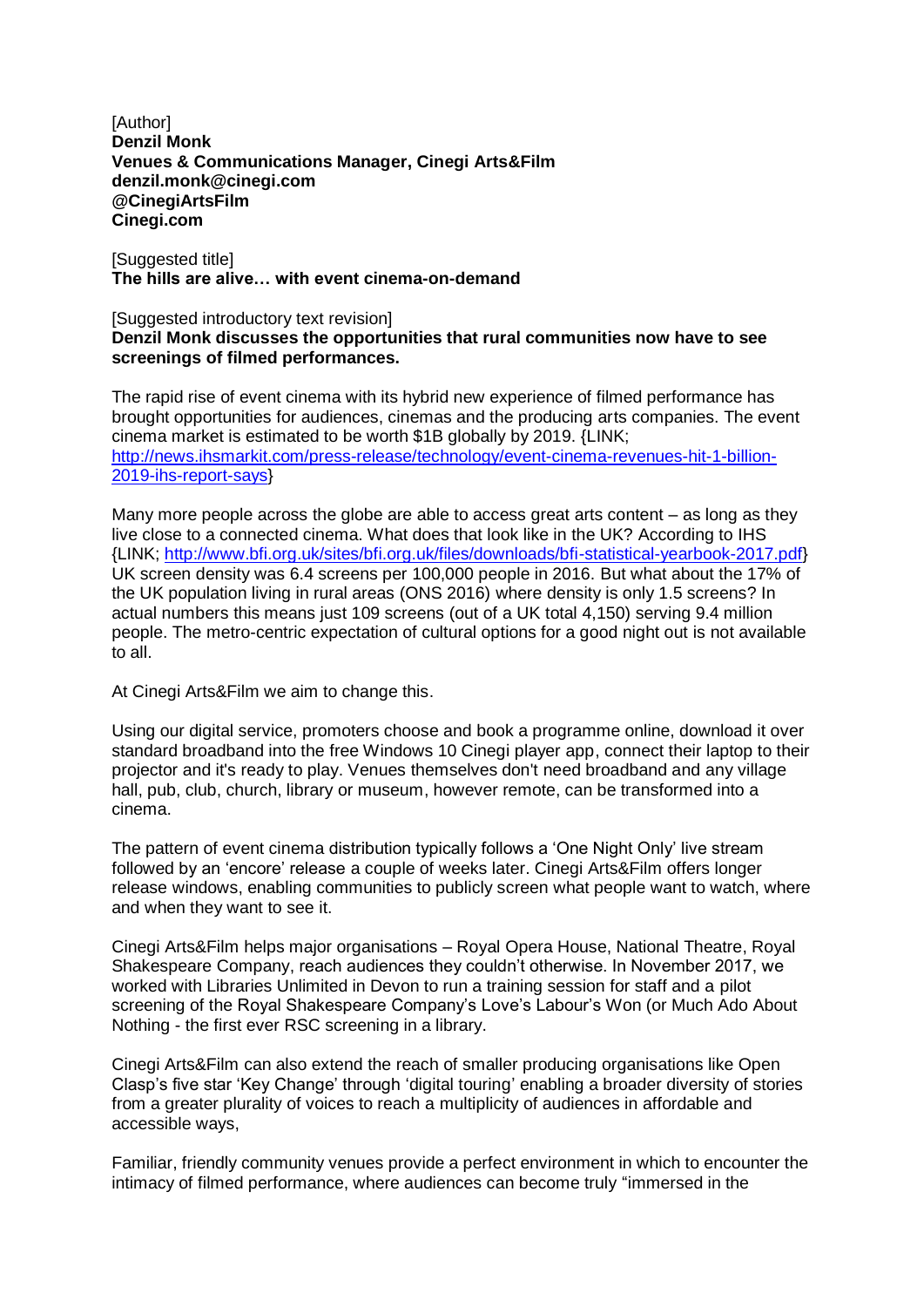experience" as expressed by this audience member after a screening of Giselle from the Royal Opera House: "Wasn't sure if I'd enjoy the ballet, but in this format found it spectacular and amazing; you get a real sense of their athleticism; you move with them in a way you could not in the theatre."

Community screenings are affordable. The standard minimum price for a Cinegi screening is £99. We ask venues to charge a minimum ticket price of  $£4$  (£2 concessions), but they are welcome to charge more if they wish and of course cinemas charge higher ticket prices for alternative content. Some of our venues reflect this pricing approach whilst others prefer to pass the savings digital distribution provides onto their audiences: "We normally charge £5 and did so on this occasion too as we felt it would be seeming to profit from the fact that opera is usually considered expensive (even in live satellite screenings in local cinemas) but it was not costing us any more to present."

Our venues' average ticket price is £6.21, with a median price of £5. This is comparable with the average community cinema ticket price of £5.41 compared to commercial cinemas £7.30 (BFI Statistical Yearbook 2017). Our audience sizes range from 9 to 99 with 31 being the average.

Mirroring cinema patterns, theatre and opera are proving to be the most popular titles: NT Live's 'The Audience', and the Royal Opera House' 'Giselle' leading, with 'The Railway Children' and Matthew Bourne's 'Sleeping Beauty' close behind.

After screening Matthew Bourne's 'Sleeping Beauty', a rural library film club stated it was: "very well received - the offer of a ballet rather than feature film went down very well. Audiences here do not get the chance often to see theatre, ballet or opera."

Understandably, some people harbour concerns about the potential negative impact if digital touring steals audiences from rural touring companies, however the AEA's 2016 report 'From Live-To-Digital' found that "data reveal minimal impact on live attendance' and where there is an impact it tends towards the positive: "those who stream Live-to-Digital work are slightly more likely to attend live cultural performances more frequently than the average theatregoer."

A characteristic village hall promoter feedback: "Very popular with the audience and much appreciated. Audience members said they looked forward to more arts events screening especially ballet and opera."

Ultimately – it is a false comparison. AEA's research goes on to conclude that "audiences do not believe Live-To-Digital is a substitute for live theatre; they believe it is a significant and distinct experience."

Since the Cinegi Arts&Film digital service launched in January 2016, with screenings stretching over hill and dale, down winding muddy lanes across the UK, from the Outer Hebrides to the far West of Cornwall, the message has consistently been one of growing demand for community event cinema, preferably lots of choice and available as soon after the live release as possible.

An elderly audience member explains after a screening of Macbeth at Hall for Gwinear in West Cornwall: "I can't get to London and go to the Globe Theatre – you have brought the Globe to me in my village – thank you, thank you so much."

Cinegi Arts&Film is an action research project supported by Arts Council England in partnership with the BFI, testing how a digital service can engage new audiences for cultural